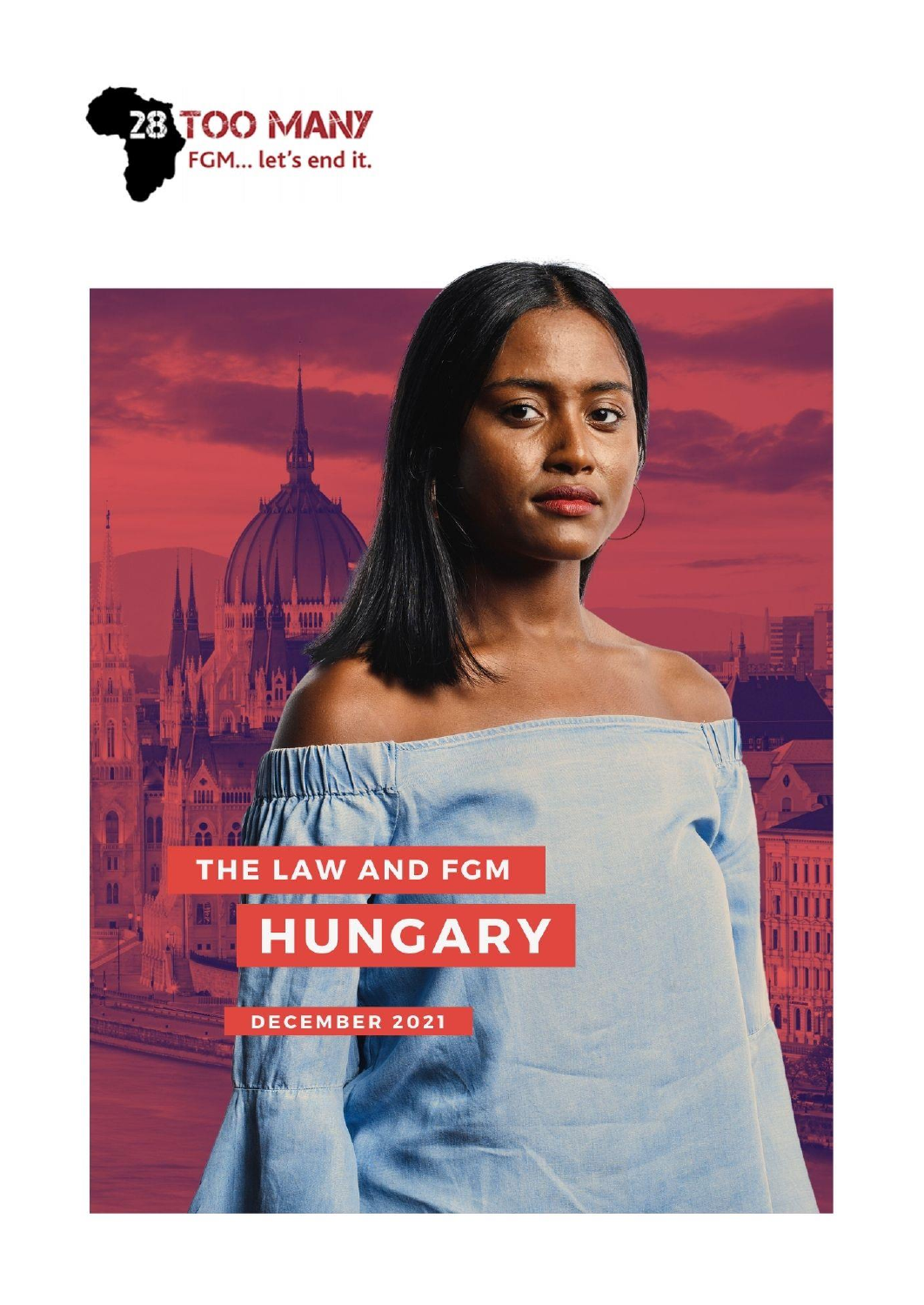# **National Legal Framework**

#### **Overview of National Legal Framework in Hungary**

#### *National legislation:*

| $\times$ | Specific law/provision criminalising FGM                                   |
|----------|----------------------------------------------------------------------------|
| X        | Provides a definition of FGM                                               |
|          | Criminalises the performance of FGM                                        |
|          | Criminalises the procurement, arrangement and/or assistance of acts of FGM |
|          | Obligation to report incidents of FGM to the authorities                   |
|          | Criminalises the participation of medical professionals in acts of FGM     |
| X        | Extraterritorial application regardless of double criminality              |

## **Introduction**

Hungary is a country in eastern Europe with an estimated population of 9.7 million.<sup>1</sup> Hungary is a unitary republic with a parliamentary democracy and a civil-law legal system.

#### **FGM Prevalence**

There is no recent or representative data available on the prevalence of female genital mutilation (*FGM*) among women and girls living in Hungary, nor on the number of girls up to the age of 18 at risk of FGM.

The European Institute for Gender Equality does mention a study that collected data in 2008, which estimated the number of women and girls living in Hungary who had undergone FGM to be between 170 and 350.<sup>2</sup>

## **National Legal Framework**

#### **General/Specific Law**

There is no specific law or provision criminalising FGM in Hungary, nor has 28 Too Many encountered any statements by the Hungarian Government condemning FGM or confirming the application of general criminal law to it.

However, Hungary has ratified conventions condemning FGM, and general criminal law does implicitly apply to it. FGM could be qualified as 'assault' under **Article 164 of the Criminal Code of the Republic of Hungary (2012)** (the *Criminal Code*) or as 'abuse of a minor' under **Article 208**, depending on the age of the victim, the relationship between victim and perpetrator and the consequences.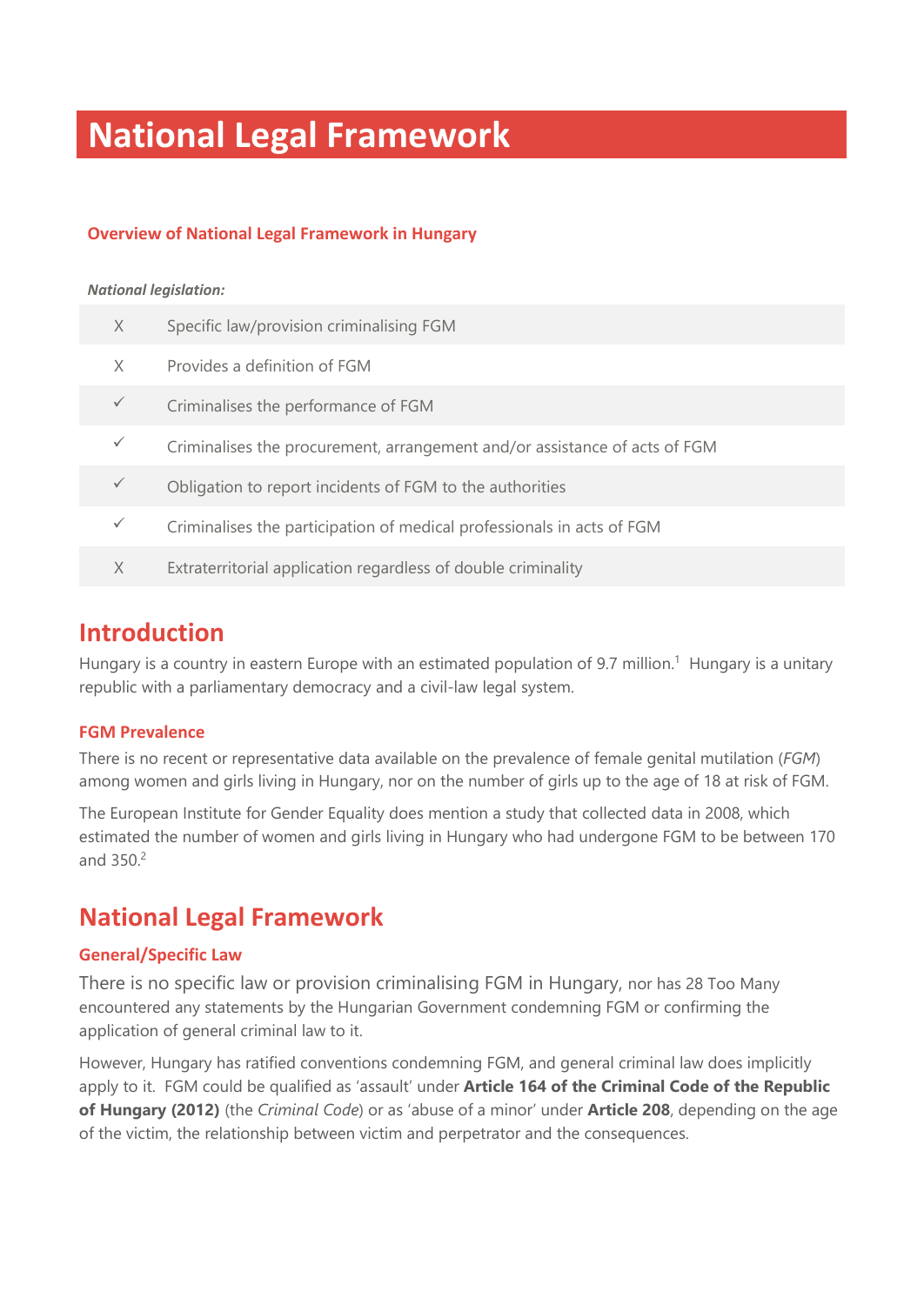**Article 164(1) of the Criminal Code** defines 'assault' as harming the physical integrity or health of another. This definition would cover all types of FGM. There are two basic forms of assault, depending on the consequences:

- **assault inflicting minor bodily harm under Article 164(2), when the injury or illness caused by the assault is healed or cured within eight days; and**
- **assault inflicting grievous bodily harm under Article 164(3), when the injury or illness takes more than eight days to heal or be cured.**

How quickly wounds heal and what further complications victims may experience depends on the type of FGM and the circumstances surrounding the act. However, those complications may also be qualified as 'serious impairment of health', which, when caused by inflicting grievous bodily harm, is an aggravating circumstance under **Article 164(6)(d)**. When it is caused by inflicting minor bodily harm, a serious impairment to health is classed as a separate form of assault under **Article 164(5)**.

It could also be possible to prosecute FGM under **Article 208** as 'abuse of a minor'. Article 208 describes abusing a minor as violating the obligations arising from the duty of rearing, supervising or caring for a minor by a person obliged to this, and thereby endangering the physical, intellectual, moral or mental development of the minor.

#### **Definition of FGM**

The law does not contain a definition of 'FGM'; nor has 28 Too Many been able to find any government source defining it.

#### **Women and Girls of All Ages**

The performance of FGM on women and girls of all ages has been criminalised in Hungary. The law does not contain an age restriction for the victim of assault under **Article 164 of the Criminal Code**, while age can be an aggravating circumstance under **Articles 164(4)(c)** and **164(6)(c)**.

#### **Procuring, Aiding and Abetting**

Procuring, aiding and abetting FGM are criminalised in Hungary through general criminal law.

It is unclear whether procuring FGM – when someone has a cutter (or any other person) perform FGM on the victim – qualifies someone as a 'co-perpetrator' or an 'instigator'. **Article 13(3) of the Criminal Code** qualifies a person who knowingly and voluntarily participates in an offence jointly with others, in full knowledge of each other's activities, as a 'co-perpetrator'. This could be said of someone who procures FGM, even though that person does not directly perform the procedure. However, someone who procures FGM would in any case qualify as an 'instigator'. **Article 14(1)** describes an 'instigator' as being a person who intentionally persuades another person to commit an offence.

Someone who abets FGM is most likely to be qualified as an 'instigator' under **Article 14(1)**.

Aiding FGM would most likely qualify someone as an 'accomplice' under **Article 14(2).** Under **Article 14(2)**, a person who knowingly and voluntarily helps another person to commit an offence is an accomplice.

**Article 14(3)** prescribes that all contributors to an offence may receive the same sentence as the perpetrator. The sentence may be mitigated under **Article 82**, but that is up to the discretion of a court.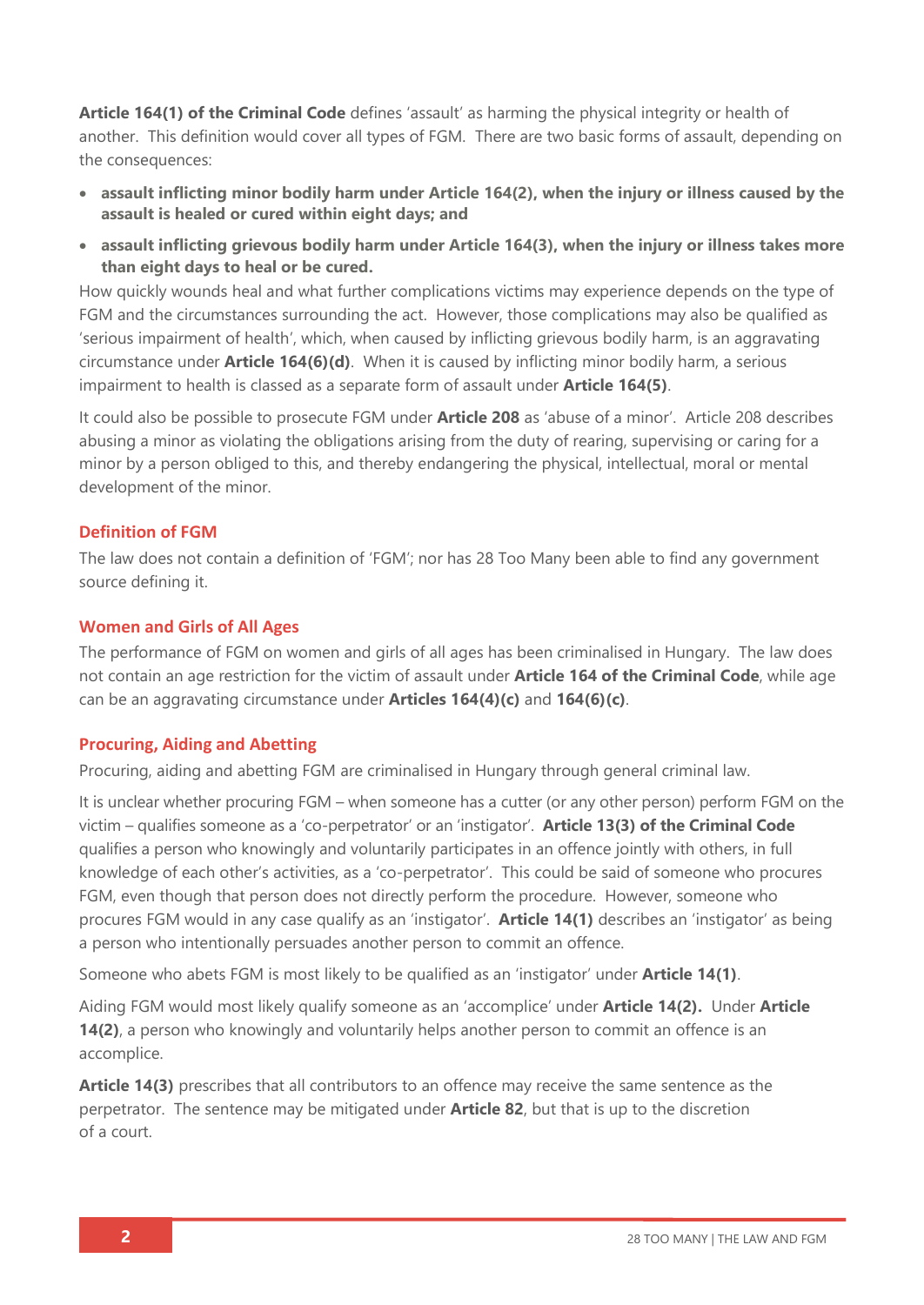#### **Allowing the Use of Premises**

Allowing the use of premises for the purpose of FGM is (most likely) criminalised in Hungary through general criminal law. Allowing the use of premises could qualify as knowingly and voluntarily helping another to commit an offence; thus, someone who allows the use of premises would be an accomplice under **Article 14(2) of the Criminal Code.**

#### **Providing or Possessing Tools**

Providing (specific) tools for the purpose of FGM is (most likely) criminalised in Hungary through general criminal law. Providing (specific) tools could qualify as knowingly and voluntarily helping another to commit an offence; thus, someone who provides (specific) tools would be an accomplice under **Article 14(2) of the Criminal Code.**

Possessing (specific) tools for the purpose of FGM may be a criminal offence in Hungary, but only if the specific instance of FGM qualifies as assault inflicting grievous bodily harm as set out in **Article 164(3)** or **Article 164(6)**. **Article 164(7)** criminalises preparing an assault inflicting grievous bodily harm, and possessing (specific) tools for the purpose of FGM could qualify as 'preparing'. However, it is not always clear whether a specific instance of FGM would be qualified as minor or grievous bodily harm.

#### **Obligation to Report FGM**

In Hungary, there is a general obligation to report FGM, depending on how long it takes for the injuries to heal, under the **Act on the Protection of Health Data and Related Personal Data** (the *Medical Data Act*).

**Article 24(1) of the Medical Data Act** prescribes that a physician is obligated to immediately notify the authorities of a person's identity if the physician has been treating this person for an injury that is taking more than eight days to heal and the physician presumes the injury is the result of a criminal offence.

**Article 24(3) of the Medical Data Act** prescribes that a physician is also obligated to notify child welfare services without delay if the injury of a child is presumed to be the result of abuse or neglect, or if the physician becomes aware of circumstances indicating abuse or neglect of the child.

Under **Article 17(2) of the Act on the Protection of Children and the Administration of Guardianship** (the *Child Protection Act*), all professionals are obligated to notify child welfare services of a child's vulnerability. This may also apply in the case of planned FGM.

#### **Medicalised FGM**

Medicalised FGM is criminalised in Hungary through general criminal law. Although there is a specific provision on quackery, **Article 187 of the Criminal Code**, it is not likely that medicalised FGM would be seen as a recognised medical service, and there is no provision on medical malpractice by a licensed professional.

Medicalised FGM would most likely be prosecuted as 'assault' under **Article 164 of the Criminal Code.**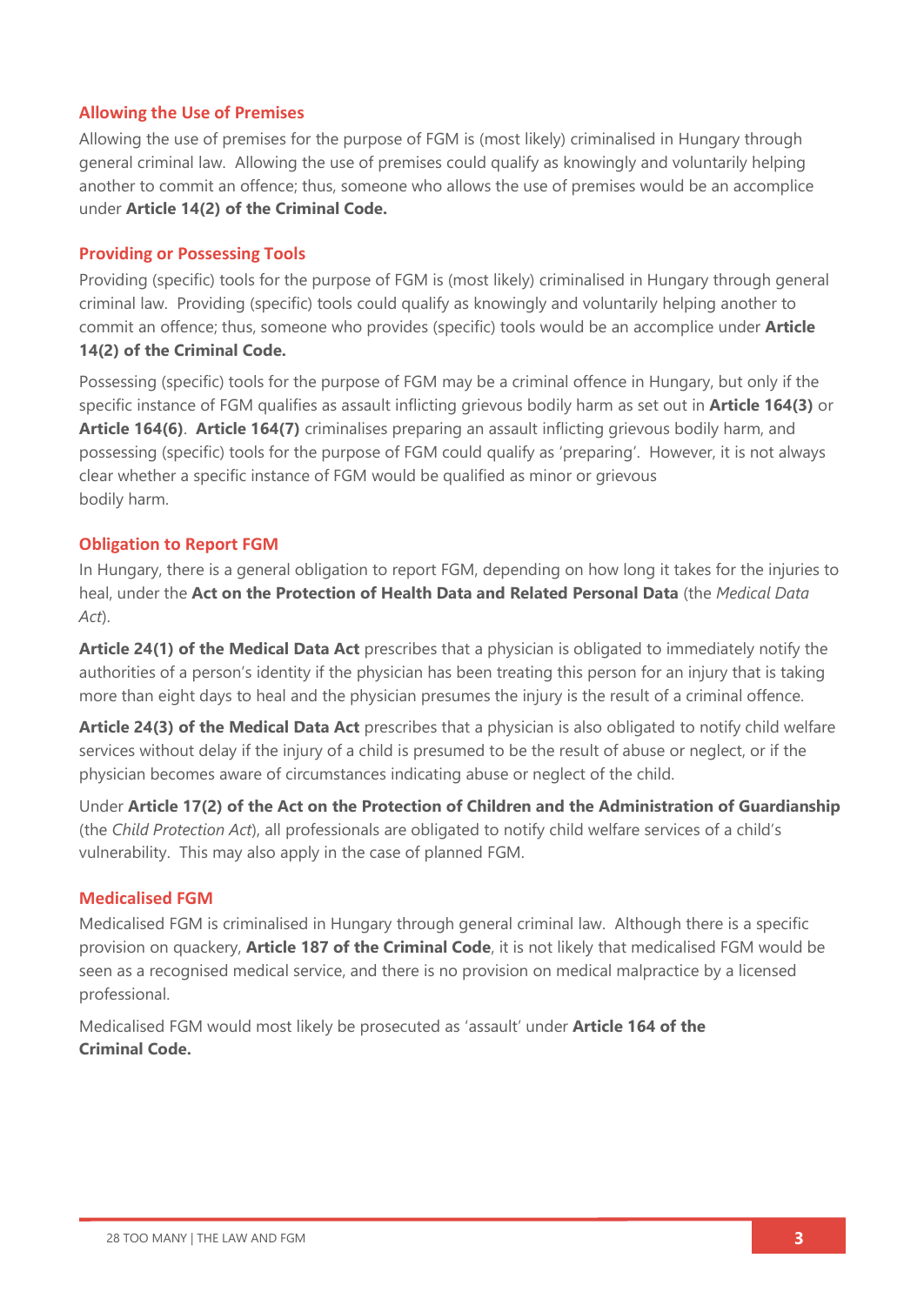#### **Extraterritoriality**

The **Criminal Code** extends extraterritorial application of Hungarian criminal law to the commission of FGM abroad. **Articles 3(1)(c) and 3(2)(b)** prescribe that Hungarian criminal law applies to FGM committed abroad, regardless of double criminality, if either the perpetrator or the victim is a person with Hungarian nationality.

**Article 3(2)(a)(aa)** prescribes that, if both the perpetrator and the victim do not have Hungarian nationality, Hungarian criminal law only applies if the offence is also punishable under the laws of the country in which it was committed (requirement of double criminality). This can be problematic in the case of FGM because, presumably, this applies in cases where both perpetrator and victim are residents of Hungary, but do not (yet) have Hungarian nationality.

## **Penalties**

There are differing penalties for FGM in Hungary, depending on the consequences of the specific instance of FGM and the characteristics of the victim.

- **Article 164(2) of the Criminal Code prescribes a sentence of up to two years' imprisonment for inflicting minor bodily harm.**
- **Article 164(4)(b) of the Criminal Code prescribes a sentence of up to three years' imprisonment for inflicting minor bodily harm if the victim was incapable of preventing the offence due to age or infirmity.**
- **Article 164(5) of the Criminal Code prescribes a sentence of one- to five-years' imprisonment for inflicting minor bodily harm causing permanent disability or serious impairment of health.**
- **Article 164(3) of the Criminal Code prescribes a sentence of up to three years' imprisonment for inflicting grievous bodily harm.**
- **Article 164(6) of the Criminal Code prescribes a sentence of** *one- to five-years' imprisonment* **for inflicting grievous bodily harm if:** 
	- $\circ$  the victim was incapable of preventing the offence due to age or infirmity under (c);
	- $\circ$  it caused permanent disability or serious impairment of health under (d);
	- o it was committed with particular cruelty under (e).
- **Article 208 of the Criminal Code prescribes a sentence of one- to five-years' imprisonment for abusing a minor who the perpetrator is obligated to care for.**

Those who procure FGM are liable to the same punishment as the direct perpetrator, either as a 'coperpetrator' under **Article 13(3)** or as a 'contributor' under **Article 14(3)**.

Those who aid in and abet FGM are liable to the same punishment as the perpetrator, as 'contributors' under **Article 14(3)**. It is up to the discretion of a court if the sentences of contributors are mitigated.

**Article 164(7)** prescribes a sentence of *up to one year of imprisonment* for preparing to inflict grievous bodily harm.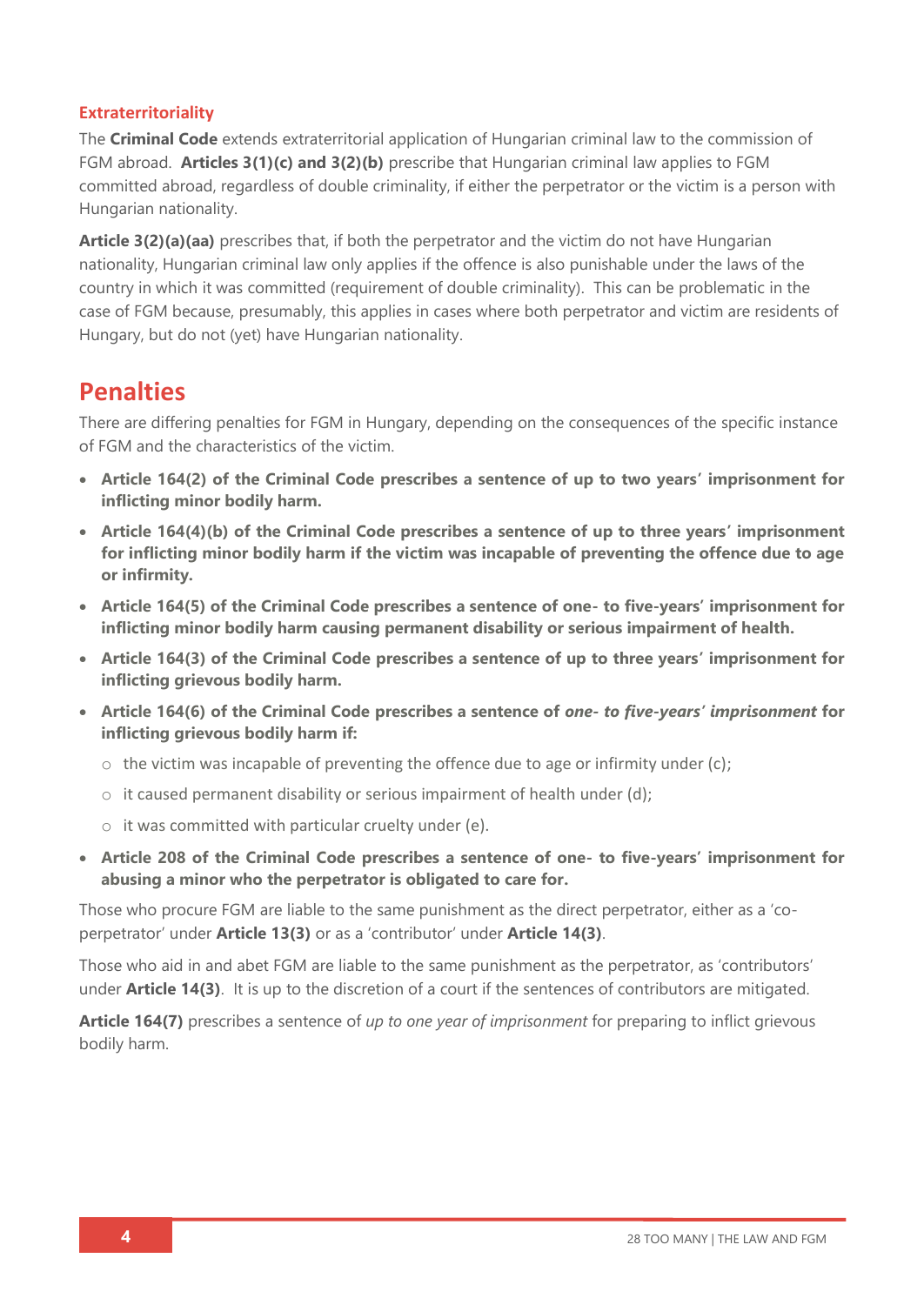# **Protection**

## **Protecting Uncut Girls and Women**

Uncut girls can be protected through child protection laws in general civil law.

**Article 5(n) of the Child Protection Act** defines the 'vulnerability' of a child as a condition resulting from conduct, omission or circumstance in which the child's physical, mental, emotional or moral development is hindered or prevented. This could apply to uncut girls who are under serious threat of undergoing FGM.

**Article 14(1)** prescribes that child protection shall be aimed at, *inter alia*, preventing and eliminating 'vulnerability'. **Article 15(4)** prescribes that, to that end, the authorities can order certain measures to protect a child's welfare, such as taking the child into protection, temporary out-of-home placement or taking the child into care. The welfare services can provide support services.

There are no specific or general laws protecting uncut women, aside from general criminal law.

# **Implementation of The Law**

#### **Court Cases**

There are no Hungarian court cases in relation to FGM known to 28 Too Many.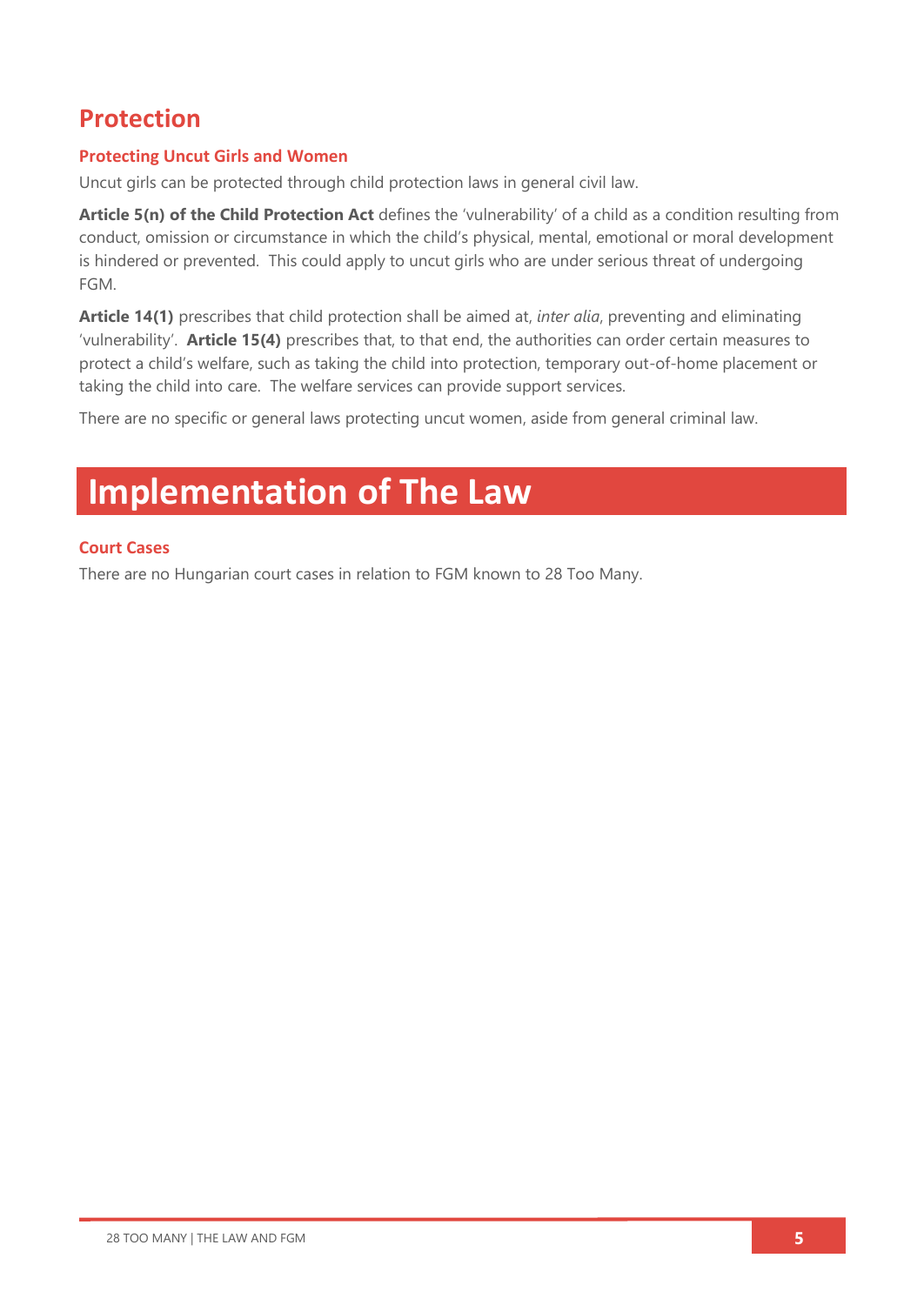# **Conclusions and Recommendations**

## **Conclusions**

FGM is **not explicitly criminalised** in Hungary through a specific law, provision or governmental declaration. However, Hungary has ratified conventions condemning FGM (not the Istanbul Convention, however) and general criminal law does implicitly apply to the practice.

Consequently, the law does not contain a definition of 'FGM' and it is not clear whether all **types of FGM** would fall under general assault laws.

**Procuring, aiding and abetting** FGM would be criminalised through general laws on participation in offences.

There is an **obligation to report** FGM to the authorities for physicians, if the wounds take longer than eight days to heal. There is a general obligation for anyone to report a child's vulnerability to the authorities. This could apply in cases of planned FGM.

The Criminal Code extends **extraterritorial application** of Hungarian laws to the performance of FGM abroad, regardless of double criminality, if either the perpetrator or victim has Hungarian nationality.

#### **Recommendations**

We urge Hungary to ratify the Istanbul Convention.

We recommend that Hungary order an inquiry into the number of girls and women possibly at risk of FGM.

We also recommend that Hungary issue a governmental declaration confirming the application of criminal law to FGM, including a definition of FGM that corresponds to the WHO's and specifying that FGM is a criminal offence if performed on a woman or girl of any age, regardless of (perceived) consent (especially in the case of a minor).

Finally, we recommend that Hungary also extend extraterritorial application, regardless of double criminality, to cases where either the perpetrator or the victim is a habitual resident of Hungary.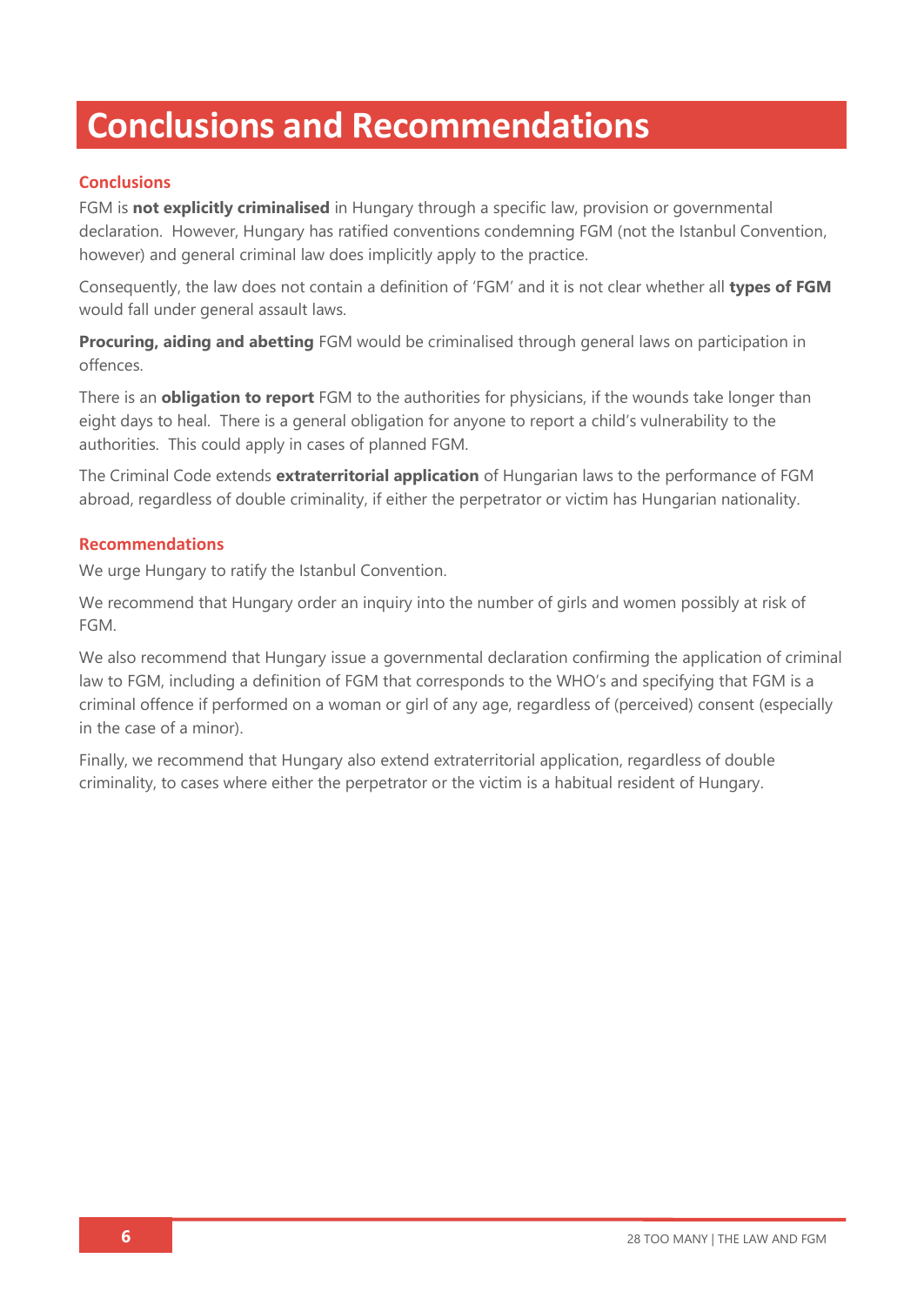# **Appendix I: International and Regional Treaties**

| <b>HUNGARY</b>                                                                                                   | <b>Signed</b>        | Ratified/<br><b>Acceded</b> | <b>Reservations on</b><br>reporting? |  |
|------------------------------------------------------------------------------------------------------------------|----------------------|-----------------------------|--------------------------------------|--|
| <b>International</b>                                                                                             |                      |                             |                                      |  |
| <b>International Covenant on Civil &amp; Political Rights</b><br>$(1966)$ $(ICCPR)^3$                            | $\checkmark$<br>1969 | $\checkmark$<br>1974        | No                                   |  |
| <b>International Covenant on Economic, Social &amp;</b><br>Cultural Rights (1966) (ICESCR) <sup>4</sup>          | $\checkmark$<br>1969 | $\checkmark$<br>1974        | No                                   |  |
| <b>Convention on the Elimination of All forms of</b><br>Discrimination Against Women (1979) (CEDAW) <sup>5</sup> | $\checkmark$<br>1980 | $\checkmark$<br>1980        | <b>No</b>                            |  |
| Convention on the Rights of the Child (1989) (CRC) <sup>6</sup>                                                  | $\checkmark$<br>1990 | $\checkmark$<br>1991        | No                                   |  |
| <b>Regional</b>                                                                                                  |                      |                             |                                      |  |
| <b>Istanbul Convention<sup>7</sup></b>                                                                           | $\checkmark$<br>2014 | $\chi$                      | N/A                                  |  |
| <b>European Convention on Human Rights<sup>8</sup></b>                                                           | $\checkmark$<br>1990 | $\checkmark$<br>1992        | No                                   |  |

**'Signed'**: a treaty is signed by countries following negotiation and agreement of its contents.

**'Ratified'**: once signed, most treaties and conventions must be ratified (i.e. approved through the standard national legislative procedure) to be legally effective in that country.

**'Acceded'**: when a country ratifies a treaty that has already been negotiated by other states.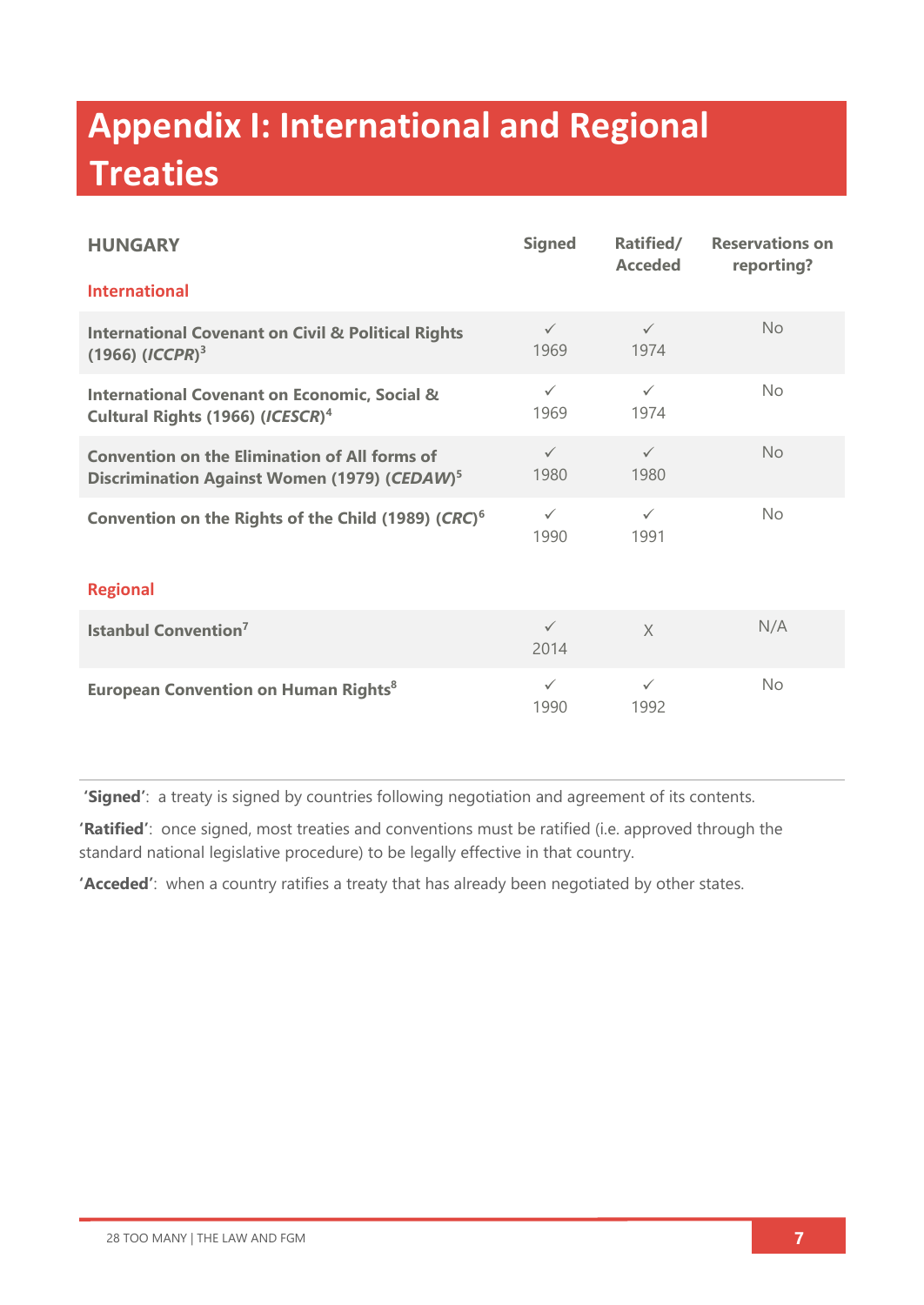# **Appendix II: National Laws**

# **Criminal Code**

## **Art. 3**

- (1) A magyar büntető törvényt kell alkalmazni
	- a) a belföldön elkövetett bűncselekményre,
	- b) a Magyarország területén kívül tartózkodó magyar felségjelű úszólétesítményen vagy magyar felségjelű légi járművön elkövetett bűncselekményre,
	- c) a magyar állampolgár által külföldön elkövetett olyan cselekményre, amely a magyar törvény szerint bűncselekmény.
- (2) A magyar büntető törvényt kell alkalmazni
	- a) a nem magyar állampolgár által külföldön elkövetett cselekményre is, ha az
	- aa) a magyar törvény szerint bűncselekmény, és az elkövetés helyének törvénye szerint is büntetendő,
	- ab) állam elleni bűncselekmény, kivéve a szövetséges fegyveres erő ellen elkövetett kémkedést és a kémkedést az Európai Unió intézményei ellen - tekintet nélkül arra, hogy az az elkövetés helyének törvénye szerint büntetendő-e,
	- ac) a XIII. vagy a XIV. Fejezetben meghatározott bűncselekmény, vagy egyéb olyan bűncselekmény, amelynek üldözését törvényben kihirdetett nemzetközi szerződés írja elő,
	- b) a magyar állampolgár, a magyar jog alapján létrejött jogi személy és jogi személyiséggel nem rendelkező egyéb jogalany sérelmére nem magyar állampolgár által külföldön elkövetett olyan cselekményre is, amely a magyar törvény szerint büntetendő.
- (3) A (2) bekezdésben meghatározott esetekben a büntetőeljárás megindítását a legfőbb ügyész rendeli el.

## **Art. 13**

- (1) Tettes az, aki a bűncselekmény törvényi tényállását megvalósítja.
- (2) Közvetett tettes az, aki a szándékos bűncselekmény törvényi tényállását e cselekményért gyermekkor, kóros elmeállapot, kényszer vagy fenyegetés miatt nem büntethető, illetve tévedésben levő személy felhasználásával valósítja meg.
- (3) Társtettesek azok, akik a szándékos bűncselekmény törvényi tényállását egymás tevékenységéről tudva, közösen valósítják meg.

## **Art. 14**

- (1) Felbujtó az, aki mást bűncselekmény elkövetésére szándékosan rábír.
- (2) Bűnsegéd az, aki bűncselekmény elkövetéséhez másnak szándékosan segítséget nyújt.
- (3) A részesekre is a tettesekre megállapított büntetési tételt kell alkalmazni.

#### **Art. 164**

- (1) Aki más testi épségét vagy egészségét sérti, testi sértést követ el.
- (2) Ha a testi sértéssel okozott sérülés vagy betegség nyolc napon belül gyógyul, az elkövető könnyű testi sértés vétsége miatt két évig terjedő szabadságvesztéssel büntetendő.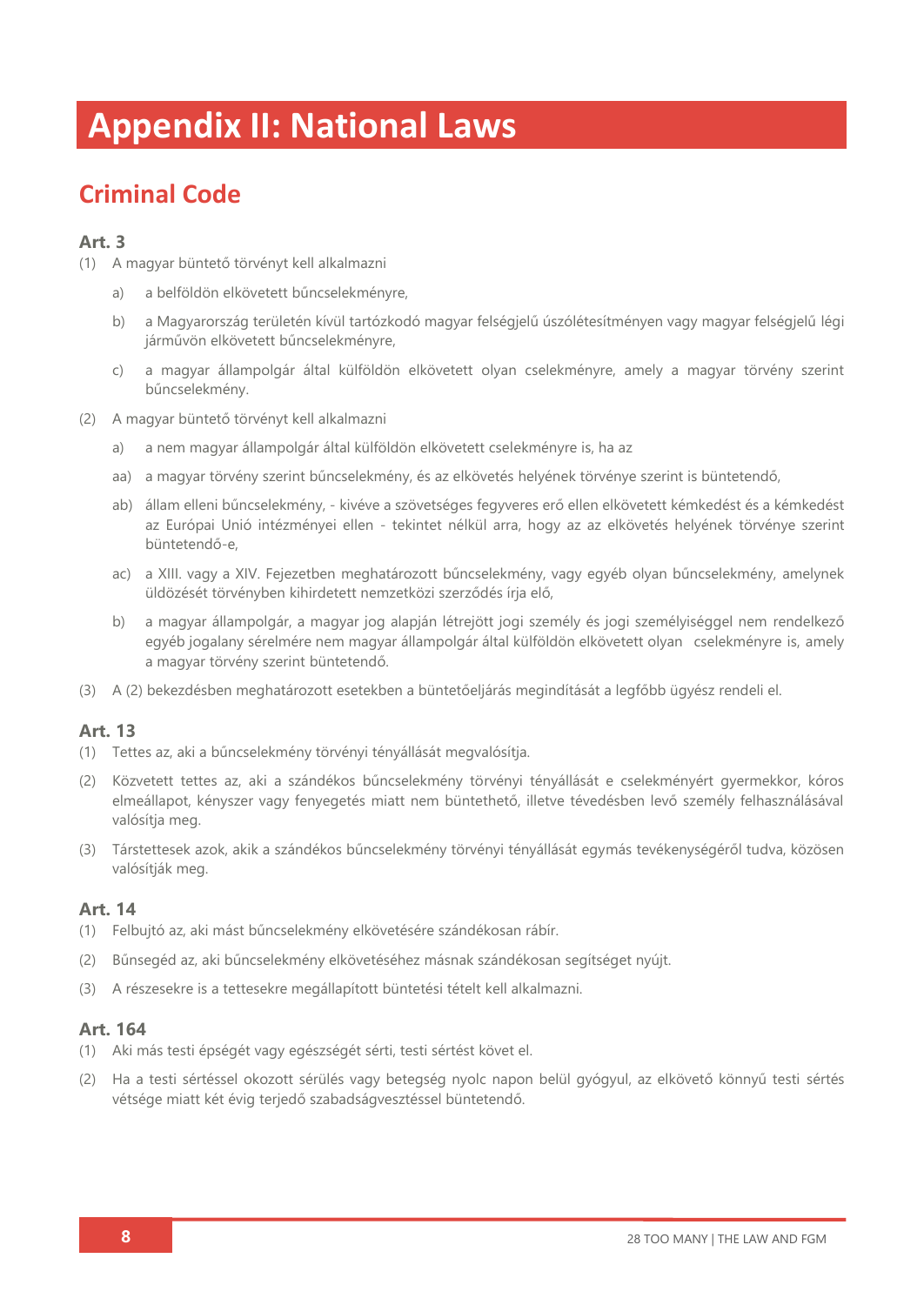- (3) Ha a testi sértéssel okozott sérülés vagy betegség nyolc napon túl gyógyul, az elkövető súlyos testi sértés bűntette miatt három évig terjedő szabadságvesztéssel büntetendő.
- (4) A büntetés bűntett miatt három évig terjedő szabadságvesztés, ha a könnyű testi sértést
	- a) aljas indokból vagy célból,
	- b) védekezésre vagy akaratnyilvánításra képtelen személy sérelmére, illetve
	- c) a bűncselekmény elhárítására idős koránál vagy fogyatékosságánál fogva korlátozottan képes személy sérelmére

követik el.

- (5) A büntetés egy évtől öt évig terjedő szabadságvesztés, ha a könnyű testi sértés maradandó fogyatékosságot vagy súlyos egészségromlást okoz.
- (6) A büntetés egy évtől öt évig terjedő szabadságvesztés, ha a súlyos testi sértést
	- a) aljas indokból vagy célból,
	- b) védekezésre vagy akaratnyilvánításra képtelen személy sérelmére,
	- c) a bűncselekmény el hárítására idős koránál vagy fogyatékosságánál fogva korlátozottan képes személy sérelmére,
	- d) maradandó fogyatékosságot vagy súlyos egészségromlást okozva,
	- e) különös kegyetlenséggel

követik el.

- (7) Aki a (3) vagy (6) bekezdésben meghatározott bűncselekményre irányuló előkészületet követ el, vétség miatt egy évig terjedő szabadságvesztéssel büntetendő.
- (8) A büntetés két évtől nyolc évig terjedő szabadságvesztés, ha a testi sértés életveszélyt vagy halált okoz.
- (9) Aki a súlyos testi sértést gondatlanságból követi el, vétség miatt
	- a) a (3) bekezdésben meghatározott esetben egy évig,
	- b) a (6) bekezdés b)-c) pontjában meghatározott esetben három évig,
	- c) életveszélyes sérülés okozása esetén egy évtől öt évig

terjedő szabadságvesztéssel büntetendő.

(10) A (2) bekezdésben meghatározott bűncselekmény csak magánindítványra büntethető.

#### **Art. 208**

- (1) A kiskorú nevelésére, felügyeletére vagy gondozására köteles személy ideértve a szülői felügyeletet gyakorló szülő, illetve gyám élettársát, továbbá a szülői felügyeleti jogától megfosztott szülőt is, ha a kiskorúval közös háztartásban vagy egy lakásban él -, aki e feladatából eredő kötelességét súlyosan megszegi, és ezzel a kiskorú testi, értelmi, erkölcsi vagy érzelmi fejlődését veszélyezteti, bűntett miatt egy évtől öt évig terjedő szabadságvesztéssel büntetendő.
- (2) Ha súlyosabb bűncselekmény nem valósul meg, az (1) bekezdés szerint büntetendő az a tizennyolcadik életévét betöltött személy, aki tizennyolcadik életévét be nem töltött személyt
	- a) bűncselekmény vagy szabálysértés elkövetésére, illetve züllött életmód folytatására rábír vagy rábírni törekszik,
	- b) bűncselekmény elkövetéséhez felajánl.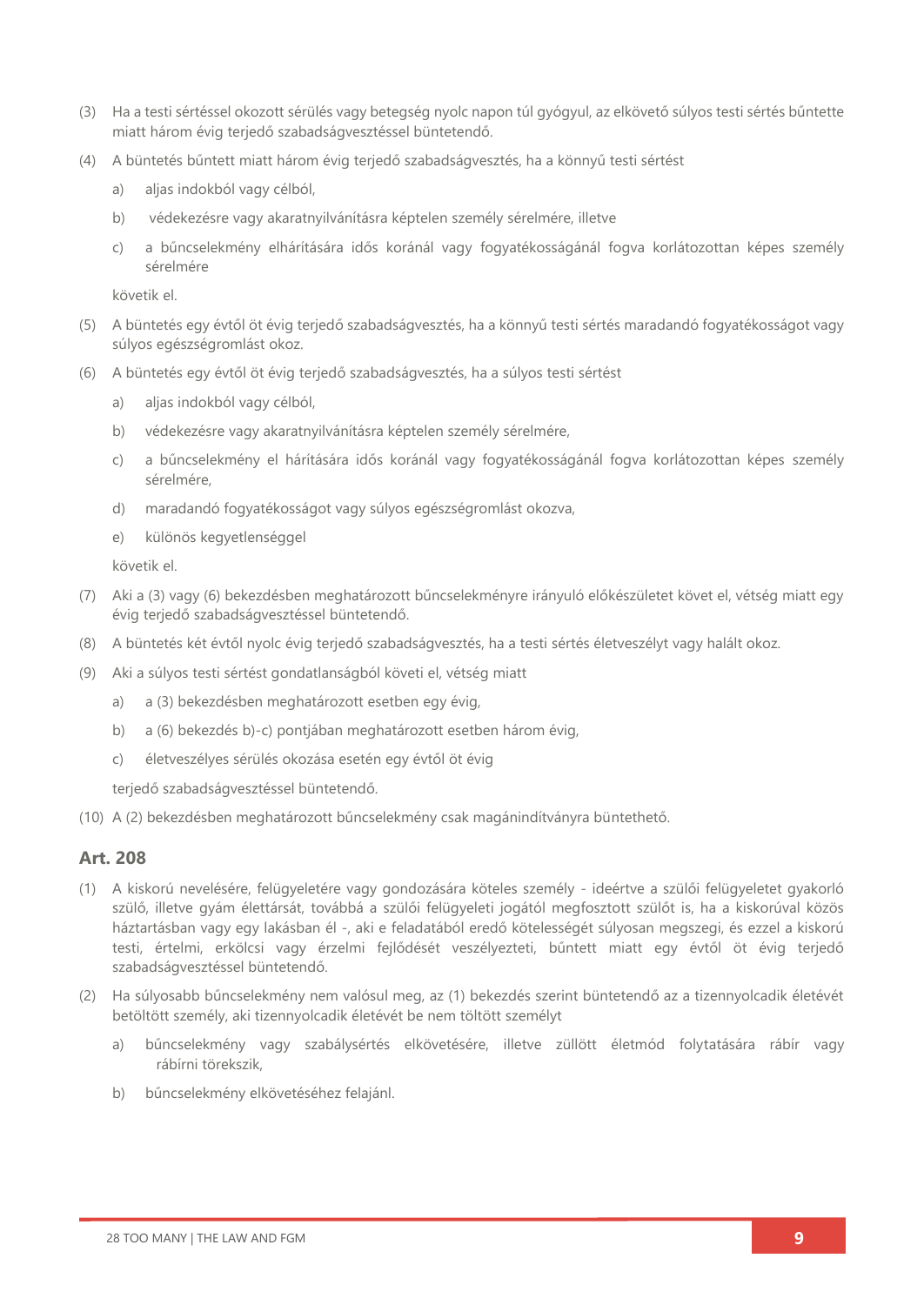# **Medical Data Act**

## **Art. 24**

- (1) Az érintett első ízben történő orvosi ellátásakor, ha az érintett 8 napon túl gyógyuló sérülést szenvedett és a sérülés feltehetően bűncselekmény következménye, a kezelőorvos a rendőrségnek haladéktalanul bejelenti az érintett személyazonosító adatait.
- (2) *retracted*
- (3) A kiskorú érintett első ízben történő egészségügyi ellátásakor a gyermekek védelméről és a gyámügyi igazgatásról szóló 1997. évi XXXI. törvény 17. §-ára is tekintettel - az ellátást végző egészségügyi szolgáltató ezzel megbízott orvosa köteles az egészségügyi szolgáltató telephelye szerint illetékes gyermekjóléti szolgálatot haladéktalanul értesíteni, ha
	- a) feltételezhető, hogy a gyermek sérülése vagy betegsége bántalmazás, illetve elhanyagolás következménye,
	- b) a gyermek egészségügyi ellátása során bántalmazására, elhanyagolására utaló körülményekről szerez tudomást.
- (4) Az (1) és (3) bekezdés szerinti adattovábbításhoz az érintett, illetve az adattal kapcsolatosan egyébként rendelkezésre jogosult beleegyezése nem szükséges.

# **Child Protection Act**

## **Art. 5**

[. . .]

(n) veszélyeztetettség: olyan - a gyermek vagy más személy által tanúsított - magatartás, mulasztás vagy körülmény következtében kialakult állapot, amely a gyermek testi, értelmi, érzelmi vagy erkölcsi fejlődését gátolja vagy akadályozza,

[. . .]

## **Art. 14**

- (1) A gyermekek védelme a gyermek családban történő nevelkedésének elősegítésére, veszélyeztetettségének megelőzésére és megszüntetésére, valamint a szülői vagy más hozzátartozói gondoskodásból kikerülő gyermek helyettesítő védelmének biztosítására irányuló tevékenység.
- (2) A gyermekek védelmét pénzbeli, természetbeni és személyes gondoskodást nyújtó gyermekjóléti alapellátások, illetve gyermekvédelmi szakellátások, valamint e törvényben meghatározott hatósági intézkedések biztosítják.
- (3) A gyermekvédelmi rendszer működtetése állami és önkormányzati feladat.

## **Art. 15**

[. . .]

- (4) A gyermekvédelmi gondoskodás keretébe tartozó hatósági intézkedések:
	- a) a hátrányos és halmozottan hátrányos helyzet fennállásának megállapítása,
	- b) a védelembe vétel,
	- c) a családbafogadás,
	- d) az ideiglenes hatályú elhelyezés,
	- e) a nevelésbe vétel,
	- f) a nevelési felügyelet elrendelése,
	- g) az utógondozás elrendelése,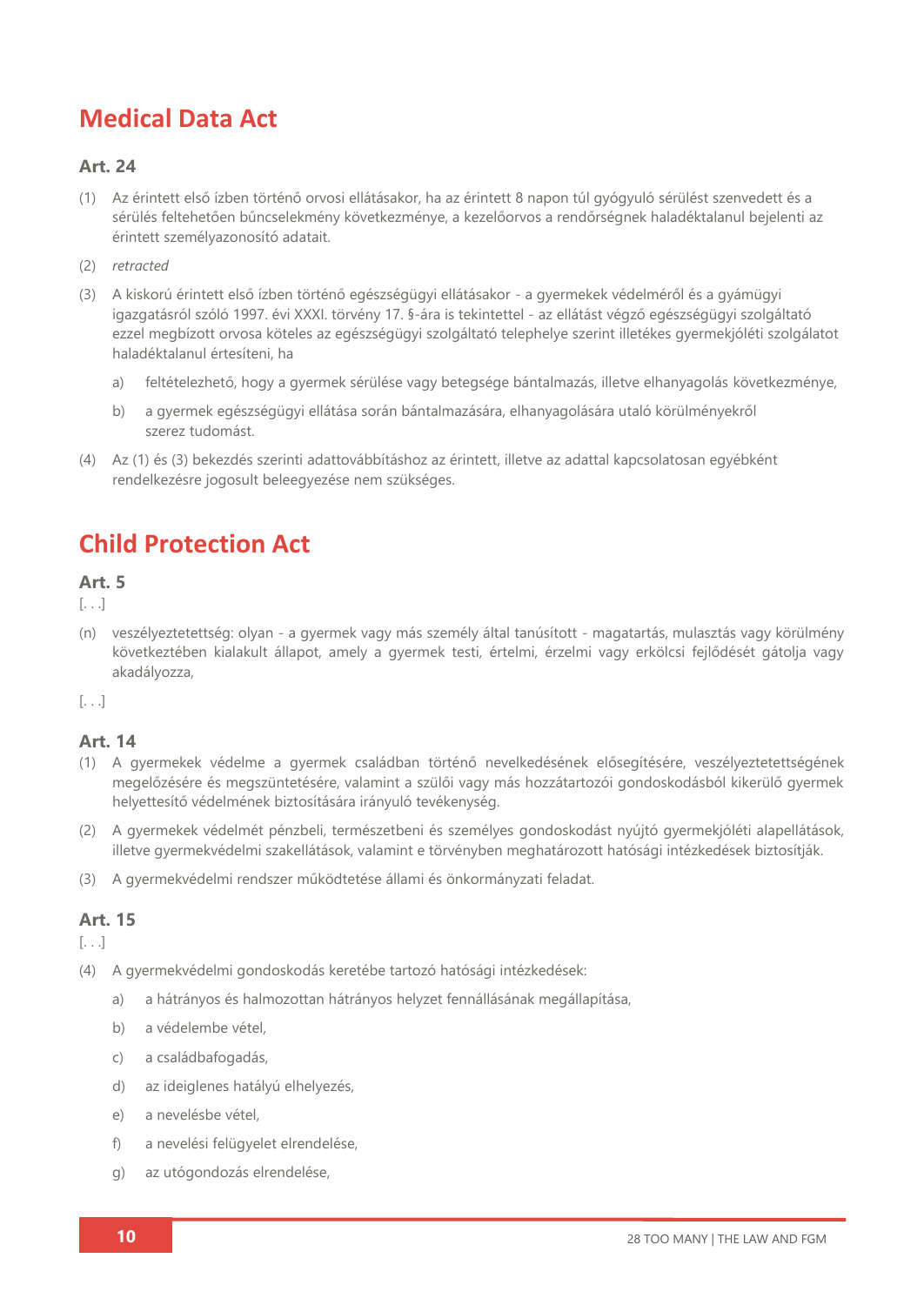- h) az utógondozói ellátás elrendelése,
- i) a megelőző pártfogás elrendelése.
- [. . .]

## **Art. 17**

- (1) Az e törvényben szabályozott gyermekvédelmi rendszerhez kapcsolódó feladatot látnak el a gyermek családban történő nevelkedésének elősegítése, a gyermek veszélyeztetettségének megelőzése és megszüntetése érdekében - a törvényben meghatározott alaptevékenység keretében
	- a) az egészségügyi szolgáltatást nyújtók, így különösen a védőnői szolgálat, a háziorvos, a házi gyermekorvos,
	- b) a személyes gondoskodást nyújtó szolgáltatók,
	- c) a köznevelési intézmények és a szakképző intézmények,
	- d) a rendőrség,
	- e) az ügyészség,
	- f) a bíróság,
	- g) a pártfogó felügyelői szolgálat,
	- h) az áldozatsegítés és a kárenyhítés feladatait ellátó szervezetek,
	- i) a menekülteket befogadó állomás, a menekültek átmeneti szállása,
	- j) az egyesületek, az alapítványok és az egyházi jogi személyek,
	- k) a foglalkoztatás-felügyeleti hatóság,
	- l) a javítóintézet,
	- m) a gyermekjogi képviselő,
	- n) a gyermekvédelmi és gyámügyi feladatkörében eljáró fővárosi és megyei kormányhivatal,
	- o) az állam fenntartói feladatainak ellátására a Kormány rendeletében kijelölt szerv,
	- p) a települési önkormányzat jegyzője,
	- q) a büntetés-végrehajtási intézet,
	- r) a büntetés-végrehajtási pártfogó felügyelők.
- (2) Az (1) bekezdésben meghatározott intézmények és személyek kötelesek
	- a) jelzéssel élni a gyermek veszélyeztetettsége esetén a gyermekjóléti szolgáltatást nyújtó szolgáltatónál,
	- b) hatósági eljárást kezdeményezni a gyermek bántalmazása, illetve súlyos elhanyagolása vagy egyéb más, súlyos veszélyeztető ok fennállása, továbbá a gyermek önmaga által előidézett súlyos veszélyeztető magatartása esetén.

Ilyen jelzéssel és kezdeményezéssel bármely állampolgár és a gyermekek érdekeit képviselő társadalmi szervezet is élhet.

[. . .]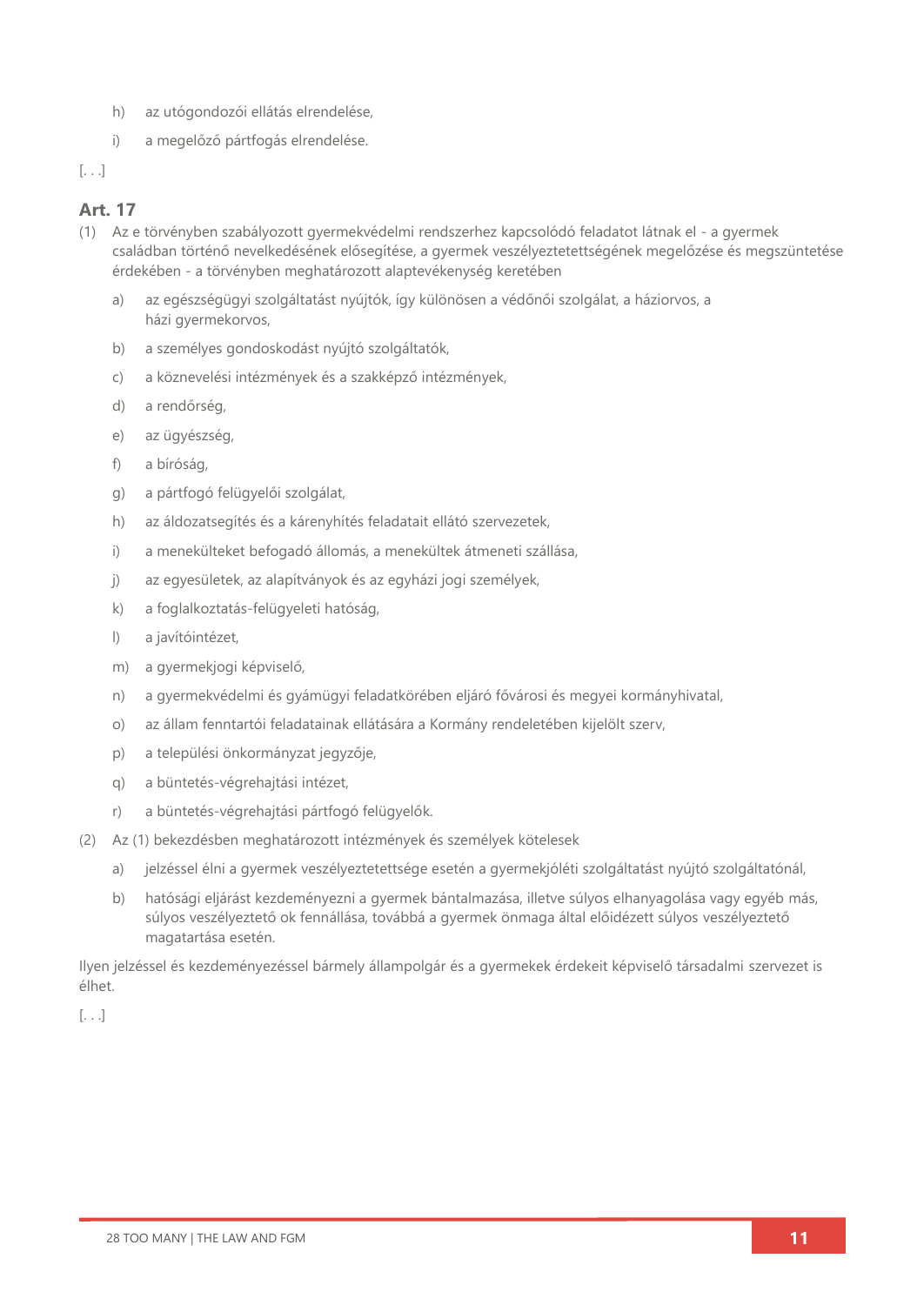- 1 Hungarian Central Statistics Office (2021) *Resident population by sex, county and region, 1st January*. Available at [https://www.ksh.hu/stadat\\_files/nep/en/nep0034.html](https://www.ksh.hu/stadat_files/nep/en/nep0034.html) (accessed 10 August 2021).
- 2 European Institute for Gender Equality (2013) *FGM Prevalence in Hungary – estimation* Available at <https://eige.europa.eu/gender-based-violence/resources/hungary/fgm-prevalence-hungary-estimation> (accessed 10 August 2021).
- 3 *International Covenant on Civil and Political Rights* (1966) United Nations Treaty Collection: Status of Treaties*.* Available at [https://treaties.un.org/Pages/ViewDetails.aspx?src=TREATY&mtdsg\\_no=IV-4&chapter=4&clang=\\_en](https://treaties.un.org/Pages/ViewDetails.aspx?src=TREATY&mtdsg_no=IV-4&chapter=4&clang=_en) (accessed 10 August 2021).
- 4 *International Covenant on Economic, Social and Cultural Rights* (1966) United Nations Treaty Collection: Status of Treaties. Available at [https://treaties.un.org/Pages/ViewDetails.aspx?src=TREATY&mtdsg\\_no=IV-3&chapter=4](https://treaties.un.org/Pages/ViewDetails.aspx?src=TREATY&mtdsg_no=IV-3&chapter=4) (accessed 10 August 2021).
- 5 *Convention on the Elimination of All Forms of Discrimination Against Women* (1979) United Nations Treaty Collection: Status of Treaties. Available at [https://treaties.un.org/Pages/](https://treaties.un.org/Pages/ViewDetails.aspx?src=IND&mtdsg_no=IV-8&chapter=4&clang=_en#9) [ViewDetails.aspx?src=IND&mtdsg\\_no=IV-8&chapter=4&clang=\\_en#9](https://treaties.un.org/Pages/ViewDetails.aspx?src=IND&mtdsg_no=IV-8&chapter=4&clang=_en#9) (accessed 10 August 2021).
- 6 *Convention on the Rights of the Child* (1989) United Nation Treaty Collection: Status of Treaties. Available at [https://treaties.un.org/pages/ViewDetails.aspx?src=TREATY&mtdsg\\_no=IV-11&chapter=4&clang=\\_en](https://treaties.un.org/pages/ViewDetails.aspx?src=TREATY&mtdsg_no=IV-11&chapter=4&clang=_en) (accessed 10 August 2021).
- 7 Council of Europe (2021) *Chart of signatures and ratifications of Treaty 210, Convention on preventing and combating violence against women and domestic violence*. Available at [https://www.coe.int/en/web/conventions/full-list/-/conventions/treaty/197/](https://www.coe.int/en/web/conventions/full-list/-/conventions/treaty/197/?module=signatures-by-treaty&treatynum=210) [?module=signatures-by-treaty&treatynum=210](https://www.coe.int/en/web/conventions/full-list/-/conventions/treaty/197/?module=signatures-by-treaty&treatynum=210) (accessed 10 August 2021).
	- Council of Europe (2021) *Reservations and Declarations for Treaty 210, Convention on preventing and combating violence against women and domestic violence*. Available at [https://www.coe.int/en/web/conventions/full-list/-](https://www.coe.int/en/web/conventions/full-list/-/conventions/treaty/197/?module=declarations-by-treaty&numSte=210&codeNature=0) [/conventions/treaty/197/?module=declarations-by-treaty&numSte=210&codeNature=0](https://www.coe.int/en/web/conventions/full-list/-/conventions/treaty/197/?module=declarations-by-treaty&numSte=210&codeNature=0) (accessed 10 August 2021).
- 8 Council of Europe (2021) *Chart of Signatures and Ratifications of Treaty 005, Convention for the Protection of Human Rights and Fundamental Freedoms*. Available at [coe.int/en/web/conventions/full-list/-](coe.int/en/web/conventions/full-list/-/conventions/treaty/005/signatures?module=signatures-by-treaty&treatynum=005) [/conventions/treaty/005/signatures?module=signatures-by-treaty&treatynum=005](coe.int/en/web/conventions/full-list/-/conventions/treaty/005/signatures?module=signatures-by-treaty&treatynum=005) (accessed 10 August 2021).
	- Council of Europe (2021) *Reservations and Declarations for Treaty 005, Convention for the Protection of Human Rights and Fundamental Freedoms*. Available at [https://www.coe.int/en/web/conventions/full-list/-](https://www.coe.int/en/web/conventions/full-list/-/conventions/treaty/005/?module=declarations-by-treaty&numSte=005&codeNature=0) [/conventions/treaty/005/?module=declarations-by-treaty&numSte=005&codeNature=0](https://www.coe.int/en/web/conventions/full-list/-/conventions/treaty/005/?module=declarations-by-treaty&numSte=005&codeNature=0) (accessed 10 August 2021).

**Cover images:** Image of Hungary from Canva stock library. Jacob Lund (2019) *Portrait of a fashionable woman*. Available at [https://jacoblund.com/collections/people-portraits-on-white-1](https://jacoblund.com/collections/people-portraits-on-white-1-mjaxos0wmy0wocatiezhy2vzichtrvrvucawmsatiehfuk8gtefdie5fvvrsquwp/products/portrait-of-a-fashionable-woman-1?variant=30276840980549) [mjaxos0wmy0wocatiezhy2vzichtrvrvucawmsatiehfuk8gtefdie5fvvrsquwp/products/portrait-of-a](https://jacoblund.com/collections/people-portraits-on-white-1-mjaxos0wmy0wocatiezhy2vzichtrvrvucawmsatiehfuk8gtefdie5fvvrsquwp/products/portrait-of-a-fashionable-woman-1?variant=30276840980549)[fashionable-woman-1?variant=30276840980549](https://jacoblund.com/collections/people-portraits-on-white-1-mjaxos0wmy0wocatiezhy2vzichtrvrvucawmsatiehfuk8gtefdie5fvvrsquwp/products/portrait-of-a-fashionable-woman-1?variant=30276840980549)*.*

*Please note that the use of a photograph of any girl or woman in this report does not imply that she has, nor has not, undergone FGM.*